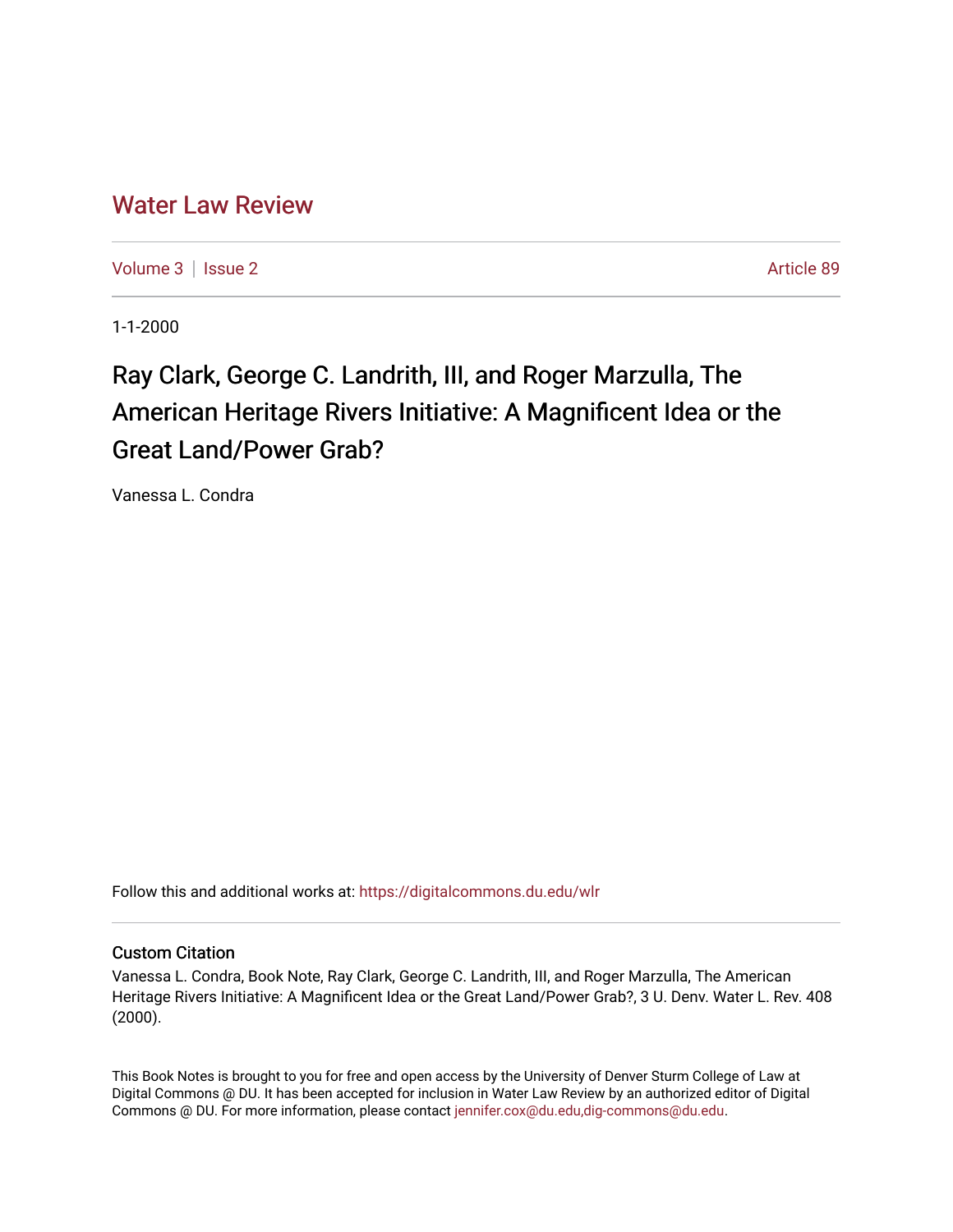**RAY CLARK, GEORGE C. LANDRITH, III, AND ROGER MARZULLA,** *The American Heritage Rivers Initiative: A Magnificent Idea or the Great Land/Power Grab? in* **BRIEFLY... PERSPECTIVES ON LEGISLATION, REGULATION, AND** LITIGATION; National Legal Center for the Public Interest, Washington, D.C. (December 1998); Vol. II, No. 12; 52pp; ISBN 0-937299-77-4, softcover.

This publication presents a comprehensive overview of the American Heritage Rivers Initiative (AHRI). The first chapter objectively defines the AHRI and dedicates the remaining two chapters to arguments supporting and opposing the Initiative. Overall, the publication successfully provides an informative guidebook for new law that will impact the rivers of this nation and their communities.

George C. Landrith, III, vice president and general counsel of the National Legal Center for the Public Interest, authored Chapter One, entitled "What is the American Heritage Rivers Initiative?" Landrith explains the evolution of the AHRI from a proposal by President Clinton in February 1997 to enactment into law by Executive Order No. 13,061 in September 1997. The AHRI describes its objectives as "natural resource and environmental protection, economic revitalization, and historic and cultural preservation." The Executive Order created the American Heritage Rivers Interagency Committee to implement the Initiative. This Interagency Committee consists of several federal departments and agencies, and attempts to ensure that "their programs and actions do not interfere with the historical, cultural, or environmental integrity of riverfront areas and that the agencies coordinate their efforts to 'preserve, protect, and restore rivers and their associated resources.' **"**

The Initiative faced both support and opposition since its creation. In response to the negative concerns, the proposal made several changes before the Executive Order issued the AHRI. Among these changes, the revised proposal recognized the Fifth Amendment and rights of private property owners, and allowed senators and representatives to exclude rivers or portions of rivers within their states or districts from nomination. Notwithstanding its uncertain beginning, the AHRI came into being and implementation began. On June 16, 1998, fourteen rivers out of 135 nominated were designated by the President to be American Heritage Rivers.

Ray Clark, Associate Director of the National Environmental Policy Act Oversight Council on Environmental Quality, wrote Chapter Two, entitled "American Heritage Rivers: A Community-Based Approach to Economic Development and Environmental Protection." The author describes the AHRI as a positive measure by emphasizing the need to preserve our nation's rivers and the role of the river community in the Initiative's implementation. He particularly emphasizes that the Initiative entails "no new regulatory requirements for individuals or state and local governments." Instead, "the goal of the American Heritage Rivers Initiative is to support communities, within existing laws and regulations, by providing them with better access to information, tools and resources,